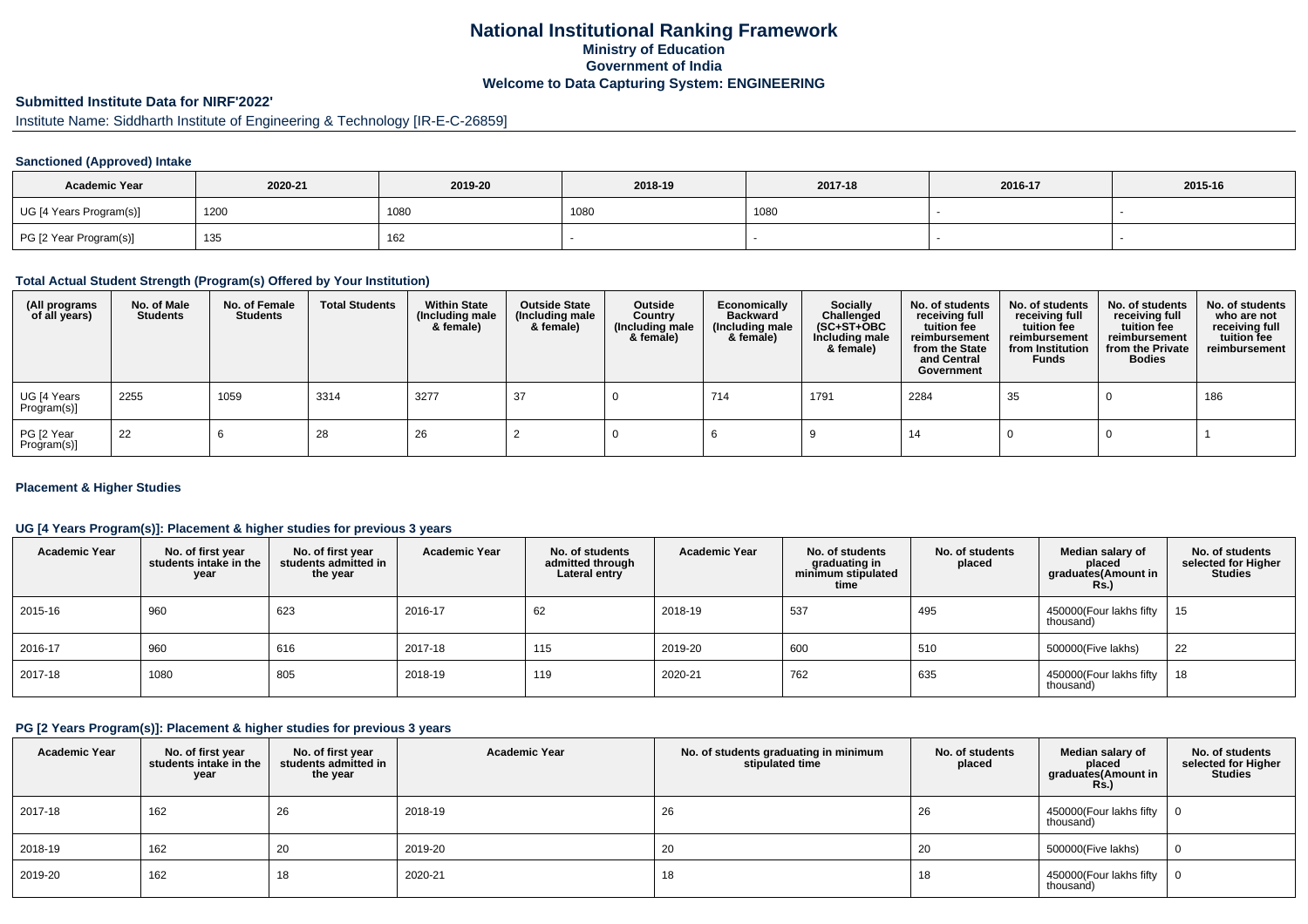#### **Ph.D Student Details**

| Ph.D (Student pursuing doctoral program till 2020-21 Students admitted in the academic year 2020-21 should not be entered here.) |         |         |         |  |  |  |  |
|----------------------------------------------------------------------------------------------------------------------------------|---------|---------|---------|--|--|--|--|
| <b>Total Students</b>                                                                                                            |         |         |         |  |  |  |  |
| Full Time                                                                                                                        |         |         |         |  |  |  |  |
| Part Time                                                                                                                        |         |         |         |  |  |  |  |
| No. of Ph.D students graduated (including Integrated Ph.D)                                                                       |         |         |         |  |  |  |  |
|                                                                                                                                  | 2020-21 | 2019-20 | 2018-19 |  |  |  |  |
| Full Time                                                                                                                        |         |         |         |  |  |  |  |
| Part Time                                                                                                                        |         |         |         |  |  |  |  |

# **Financial Resources: Utilised Amount for the Capital expenditure for previous 3 years**

| <b>Academic Year</b>                                                                                                                                                                   | 2020-21                                                                                              | 2019-20                                                                 | 2018-19                                                                        |  |  |  |  |  |  |
|----------------------------------------------------------------------------------------------------------------------------------------------------------------------------------------|------------------------------------------------------------------------------------------------------|-------------------------------------------------------------------------|--------------------------------------------------------------------------------|--|--|--|--|--|--|
|                                                                                                                                                                                        | <b>Utilised Amount</b>                                                                               | <b>Utilised Amount</b>                                                  | <b>Utilised Amount</b>                                                         |  |  |  |  |  |  |
|                                                                                                                                                                                        | Annual Capital Expenditure on Academic Activities and Resources (excluding expenditure on buildings) |                                                                         |                                                                                |  |  |  |  |  |  |
| Library (Books, Journals and e-Resources only)                                                                                                                                         | 431221 (Four Lakh Thirty One Thousand Two Hundred and<br>Twenty One)                                 | 702681 (Seven Lakh Two Thousand Six Hundred and Eighty<br>One '         | 693952 (Six Lakh Ninety Three Thousand Nine Hundred and<br>Fifty Two)          |  |  |  |  |  |  |
| New Equipment and software for Laboratories                                                                                                                                            | 310520 (Three Lakh Ten Thousand Five Hundred and Twenty)                                             | 422767 (Four Lakh Twenty Two Thousand Seven Hundred and<br>Sixty Seven) | 8695959 (Eighty Six Lakhs Ninety Five Thousand Nine<br>Hundred and Fifty Nine) |  |  |  |  |  |  |
| <b>Engineering Workshops</b>                                                                                                                                                           | 0 (Zero)                                                                                             | 0 (Zero)                                                                | 0 (Zero)                                                                       |  |  |  |  |  |  |
| Other expenditure on creation of Capital Assets (For setting up classrooms, seminar hall, conference hall, library, Lab, Engg<br>workshops excluding expenditure on Land and Building) | 129092 (One Lakh Twenty Nine Thousand and Ninety Two)                                                | 58598 (Fifty Eight Thousand Five Hundred and Ninety Eight)              | 32154098 (Three Crore Twenty One Lakh Fifty Four Thousand<br>and Ninety Eight) |  |  |  |  |  |  |

# **Financial Resources: Utilised Amount for the Operational expenditure for previous 3 years**

| Academic Year                                                                                                                                                                                   | 2020-21                                                                                       | 2019-20                                                                                           | 2018-19                                                                                        |  |  |  |  |  |
|-------------------------------------------------------------------------------------------------------------------------------------------------------------------------------------------------|-----------------------------------------------------------------------------------------------|---------------------------------------------------------------------------------------------------|------------------------------------------------------------------------------------------------|--|--|--|--|--|
|                                                                                                                                                                                                 | <b>Utilised Amount</b><br><b>Utilised Amount</b>                                              |                                                                                                   | <b>Utilised Amount</b>                                                                         |  |  |  |  |  |
| <b>Annual Operational Expenditure</b>                                                                                                                                                           |                                                                                               |                                                                                                   |                                                                                                |  |  |  |  |  |
| Salaries (Teaching and Non Teaching staff)                                                                                                                                                      | 142935316 (Fourteen Crore Twenty Nine Lakh Thirty Five<br>Thousand Three Hundred and Sixteen) | 146858757 (Fourteen Crore Sixty Eight Lakh Fifty Eight<br>Thousand Seven Hundred and Fifty Seven) | 163745492 (Sixteen Crore Thirty Seven Lakh Forty Five<br>Thousand Four Hundred and Ninety Two) |  |  |  |  |  |
| Maintenance of Academic Infrastructure or consumables and<br>other running expenditures (excluding maintenance of hostels<br>and allied services, rent of the building, depreciation cost, etc) | 19274702 (One Crore Ninety Two Lakh Seventy Four<br>Thousand Seven Hundred and Two)           | 20263013 (Two Crore Two Lakh Sixty Three Thousand and<br>Thirteen                                 | 15725644 (One Crore Fifty Seven Lakh Twenty Five Thousand<br>Six Hundred and Forty Four )      |  |  |  |  |  |
| Seminars/Conferences/Workshops                                                                                                                                                                  | 144120 (One Lakh Forty Four Thousand One Hundred and<br>Twenty)                               | 221360 (Two Lakh Twenty One Thousand Three Hundred and<br>Sixty                                   | 629877 (Six Lakh Twenty Nine Thousand Eight Hundred and<br>Seventy Seven)                      |  |  |  |  |  |

**IPR**

| Calendar year            | 2020 | 2019 | 2018 |
|--------------------------|------|------|------|
| No. of Patents Published |      |      |      |
| No. of Patents Granted   |      |      |      |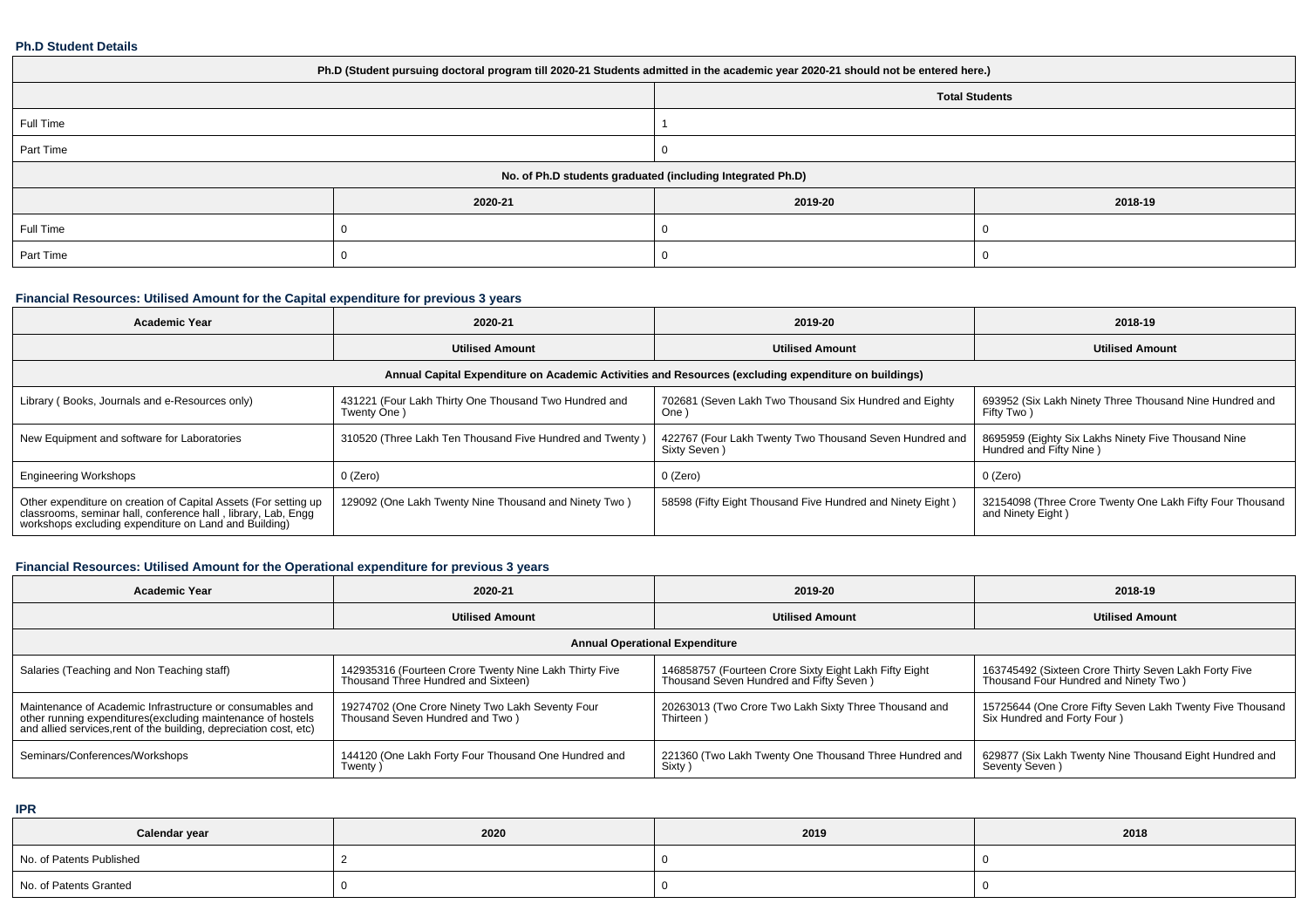### **Sponsored Research Details**

| <b>Financial Year</b>                    | 2020-21                          | 2019-20                                            | 2018-19                                    |
|------------------------------------------|----------------------------------|----------------------------------------------------|--------------------------------------------|
| Total no. of Sponsored Projects          |                                  |                                                    |                                            |
| Total no. of Funding Agencies            |                                  |                                                    |                                            |
| Total Amount Received (Amount in Rupees) | 332000                           | 2703333                                            | 42108000                                   |
| Amount Received in Words                 | Three lakhs Thirty Two thousands | Twenty Seven Lakhs Three thousand and Thirty three | Four Crore Twenty One lakhs Eight Thousand |

### **Consultancy Project Details**

| <b>Financial Year</b>                    | 2020-21                                       | 2019-20                                | 2018-19                                 |
|------------------------------------------|-----------------------------------------------|----------------------------------------|-----------------------------------------|
| Total no. of Consultancy Projects        |                                               |                                        |                                         |
| Total no. of Client Organizations        |                                               |                                        |                                         |
| Total Amount Received (Amount in Rupees) | 2084200                                       | 1477000                                | 2463000                                 |
| Amount Received in Words                 | Twenty Lakhs Eighty Four Thousand Two hundred | Fourteen Lakhs Seventy Seven Thousands | Twenty Four Lakhs Sixty Three Thousands |

# **PCS Facilities: Facilities of physically challenged students**

| 1. Do your institution buildings have Lifts/Ramps?                                                                                                         | Yes, more than 80% of the buildings |
|------------------------------------------------------------------------------------------------------------------------------------------------------------|-------------------------------------|
| 2. Do your institution have provision for walking aids, including wheelchairs and transportation from one building to another for<br>handicapped students? | Yes                                 |
| 3. Do your institution buildings have specially designed toilets for handicapped students?                                                                 | Yes, more than 80% of the buildings |

# **Faculty Details**

| Srno           | <b>Name</b>                 | Age | Designation                                         | Gender | Qualification | <b>Experience (In</b><br>Months) | <b>Currently working</b><br>with institution? | <b>Joining Date</b> | <b>Leaving Date</b>      | <b>Association type</b> |
|----------------|-----------------------------|-----|-----------------------------------------------------|--------|---------------|----------------------------------|-----------------------------------------------|---------------------|--------------------------|-------------------------|
|                | Dr K Chandrasekhar<br>Reddy | 52  | Dean / Principal /<br>Director / Vice<br>Chancellor | Male   | Ph.D          | 336                              | Yes                                           | 01-07-2011          | $\overline{\phantom{a}}$ | Regular                 |
| 2              | C Siva Kumar<br>Prasad      | 44  | Associate Professor                                 | Male   | M.Tech        | 252                              | Yes                                           | 23-06-2016          | --                       | Regular                 |
| 3              | G Chandrakanth              | 30  | <b>Assistant Professor</b>                          | Male   | M.Tech        | 65                               | Yes                                           | 01-07-2016          | $\sim$                   | Regular                 |
| 4              | Dr G Prabhakaran            | 46  | Professor                                           | Male   | Ph.D          | 292                              | Yes                                           | 30-06-2016          | --                       | Regular                 |
| 5              | Vinod Kumar Balaji          | 32  | Associate Professor                                 | Male   | M.Tech        | 98                               | Yes                                           | 10-06-2016          | $\sim$                   | Regular                 |
| 6              | Dr S Siddi Raju             | 55  | Professor                                           | Male   | Ph.D          | 330                              | Yes                                           | 27-06-2011          | $\sim$                   | Regular                 |
| $\overline{7}$ | K Asha Latha                | 29  | <b>Assistant Professor</b>                          | Female | M.Tech        | 72                               | Yes                                           | 17-08-2020          | --                       | Regular                 |
| 8              | S Venkataraman              | 32  | <b>Assistant Professor</b>                          | Male   | M.Tech        | 101                              | Yes                                           | 20-08-2020          | $\sim$                   | Regular                 |
| 9              | A Mohan                     | 29  | <b>Assistant Professor</b>                          | Male   | M.Tech        | 63                               | Yes                                           | 30-11-2019          | $\sim$                   | Regular                 |
| 10             | <b>B Rajasekhar Reddy</b>   | 28  | <b>Assistant Professor</b>                          | Male   | M.Tech        | 60                               | Yes                                           | 28-11-2019          | $\sim$                   | Regular                 |
| 11             | A Jyoshna                   | 27  | <b>Assistant Professor</b>                          | Female | M.Tech        | 38                               | Yes                                           | 06-02-2019          | $\overline{\phantom{a}}$ | Regular                 |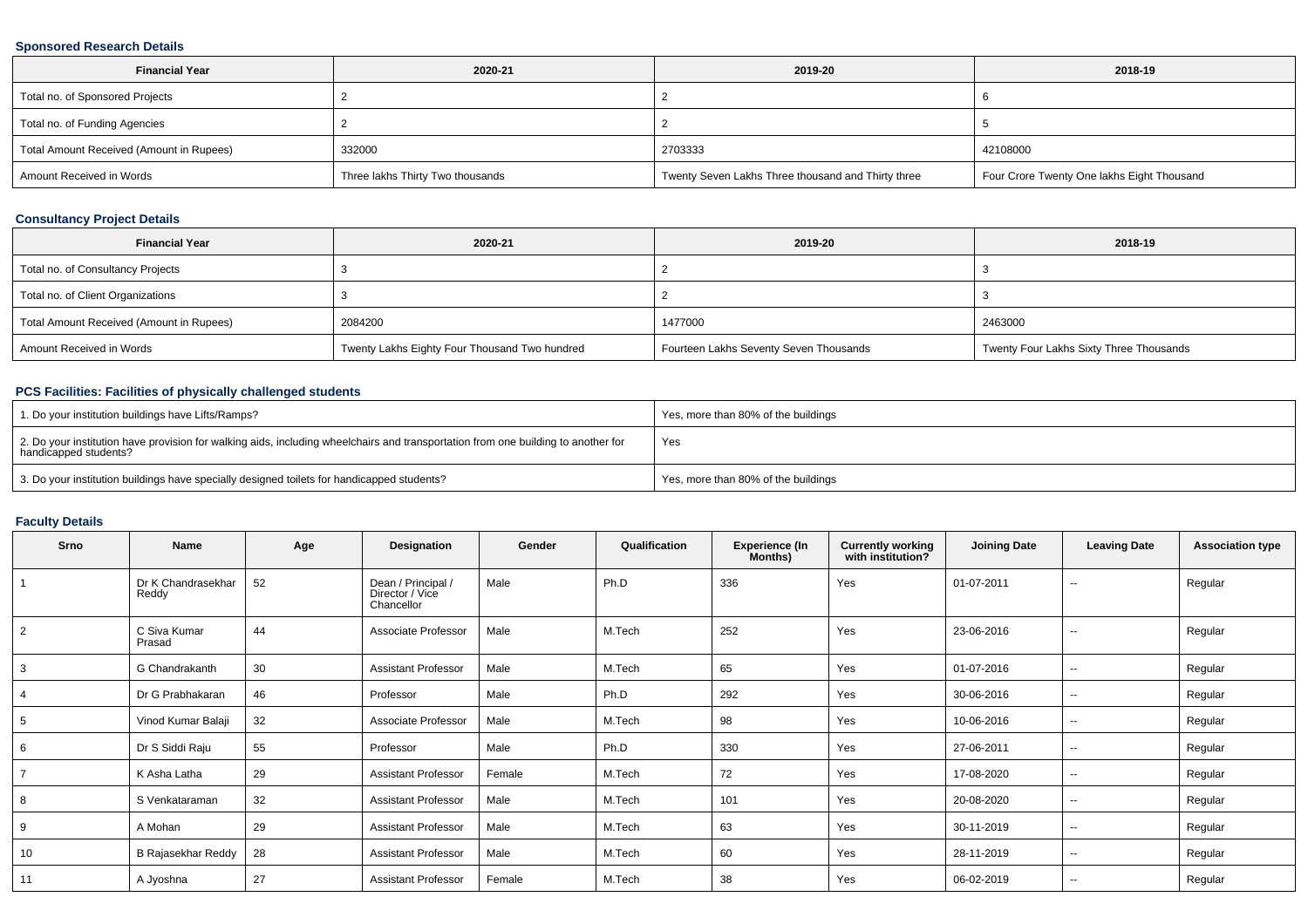| 12 | K V Maruthish             | 25     | <b>Assistant Professor</b> | Male   | M.Tech | 11  | Yes | 17-08-2020 | Ш,                       | Regular |
|----|---------------------------|--------|----------------------------|--------|--------|-----|-----|------------|--------------------------|---------|
| 13 | N Elakkiyarajan           | 33     | <b>Assistant Professor</b> | Male   | M.Tech | 109 | Yes | 17-08-2020 | н.                       | Regular |
| 14 | P Naveen                  | 28     | <b>Assistant Professor</b> | Male   | M.Tech | 51  | Yes | 13-06-2017 | -−                       | Regular |
| 15 | S Pranavi                 | 29     | <b>Assistant Professor</b> | Female | M.Tech | 48  | Yes | 06-02-2019 | $\overline{\phantom{a}}$ | Regular |
| 16 | S Kavitha                 | 28     | <b>Assistant Professor</b> | Female | M.Tech | 24  | Yes | 06-06-2018 | $\overline{a}$           | Regular |
| 17 | G Chandra Reddy           | 38     | <b>Assistant Professor</b> | Male   | M.Tech | 120 | Yes | 01-06-2019 | -−                       | Regular |
| 18 | M Tejo Prakash            | 26     | <b>Assistant Professor</b> | Male   | M.Tech | 21  | Yes | 06-02-2019 | Ξ.                       | Regular |
| 19 | S Harikrishna             | 29     | <b>Assistant Professor</b> | Male   | M.Tech | 50  | Yes | 01-10-2019 | ⊷.                       | Regular |
| 20 | P Ashok                   | 27     | <b>Assistant Professor</b> | Male   | M.Tech | 27  | Yes | 06-04-2019 | -−                       | Regular |
| 21 | J Gayathri                | 46     | <b>Assistant Professor</b> | Female | M.Tech | 91  | Yes | 01-10-2019 | -−                       | Regular |
| 22 | K Praneel Kumar<br>Reddy  | 28     | <b>Assistant Professor</b> | Male   | M.Tech | 32  | Yes | 06-02-2019 | --                       | Regular |
| 23 | S Munisekhar              | 41     | Associate Professor        | Male   | M.Tech | 73  | Yes | 01-06-2015 | $\overline{\phantom{a}}$ | Regular |
| 24 | C R Hemavathi             | 38     | Associate Professor        | Female | M.Tech | 156 | Yes | 05-12-2007 | --                       | Regular |
| 25 | P Munisekhar              | 37     | <b>Assistant Professor</b> | Male   | M.Tech | 44  | Yes | 07-10-2017 | $\mathbf{u}$             | Regular |
| 26 | V Sivasubramanyam         | 30     | <b>Assistant Professor</b> | Male   | M.Tech | 96  | Yes | 03-06-2011 | н.                       | Regular |
| 27 | Dr N Ramesh Raju          | 50     | Professor                  | Male   | Ph.D   | 229 | Yes | 08-06-2006 | $\overline{\phantom{a}}$ | Regular |
| 28 | M Sailaja                 | 31     | <b>Assistant Professor</b> | Female | M.Tech | 61  | Yes | 15-06-2016 | Ξ.                       | Regular |
| 29 | K Sonia                   | 29     | <b>Assistant Professor</b> | Female | M.Tech | 61  | Yes | 06-06-2016 | $\overline{\phantom{a}}$ | Regular |
| 30 | P Chandrasekhar           | 49     | Associate Professor        | Male   | M.Tech | 211 | Yes | 27-11-2003 | -−                       | Regular |
| 31 | R Lakshmi                 | 33     | <b>Assistant Professor</b> | Female | M.E.   | 79  | Yes | 02-06-2018 | Ξ.                       | Regular |
| 32 | V N Saraswathi            | 30     | <b>Assistant Professor</b> | Female | M.Tech | 48  | Yes | 08-06-2018 | н.                       | Regular |
| 33 | V Manasa                  | 34     | <b>Assistant Professor</b> | Female | M.Tech | 96  | Yes | 02-06-2018 | н.                       | Regular |
| 34 | K Mounika                 | 28     | <b>Assistant Professor</b> | Female | M.Tech | 37  | Yes | 02-06-2018 | $\overline{\phantom{a}}$ | Regular |
| 35 | V Mamatha                 | 31     | <b>Assistant Professor</b> | Female | M.Tech | 72  | Yes | 04-06-2018 | $\overline{\phantom{a}}$ | Regular |
| 36 | T Madhuranthaka           | 41     | Associate Professor        | Male   | M.Tech | 192 | Yes | 04-06-2019 | $\overline{a}$           | Regular |
| 37 | V Nithya                  | 28     | <b>Assistant Professor</b> | Female | M.Tech | 36  | Yes | 27-06-2019 | -−                       | Regular |
| 38 | V M Thenkani              | 28     | <b>Assistant Professor</b> | Male   | M.Tech | 36  | Yes | 27-06-2019 | $\sim$                   | Regular |
| 39 | T Bhaskaraiah             | 32     | <b>Assistant Professor</b> | Male   | M.Tech | 97  | Yes | 03-06-2013 | $\sim$                   | Regular |
| 40 | V Karthikeyan             | 39     | Associate Professor        | Male   | M.E.   | 169 | Yes | 01-07-2017 | $\overline{\phantom{a}}$ | Regular |
| 41 | Dr S Sunil Kumar<br>Reddy | 46     | Professor                  | Male   | Ph.D   | 276 | Yes | 02-07-2014 | Щ,                       | Regular |
| 42 | A Asha                    | 31     | <b>Assistant Professor</b> | Female | M.Tech | 108 | Yes | 08-06-2012 | н.                       | Regular |
| 43 | P Jaya Prakash            | 29     | <b>Assistant Professor</b> | Male   | M.Tech | 72  | Yes | 02-11-2016 | $\sim$                   | Regular |
| 44 | <b>B A Devan</b>          | $30\,$ | <b>Assistant Professor</b> | Male   | M.Tech | 72  | Yes | 26-06-2012 | $\overline{\phantom{a}}$ | Regular |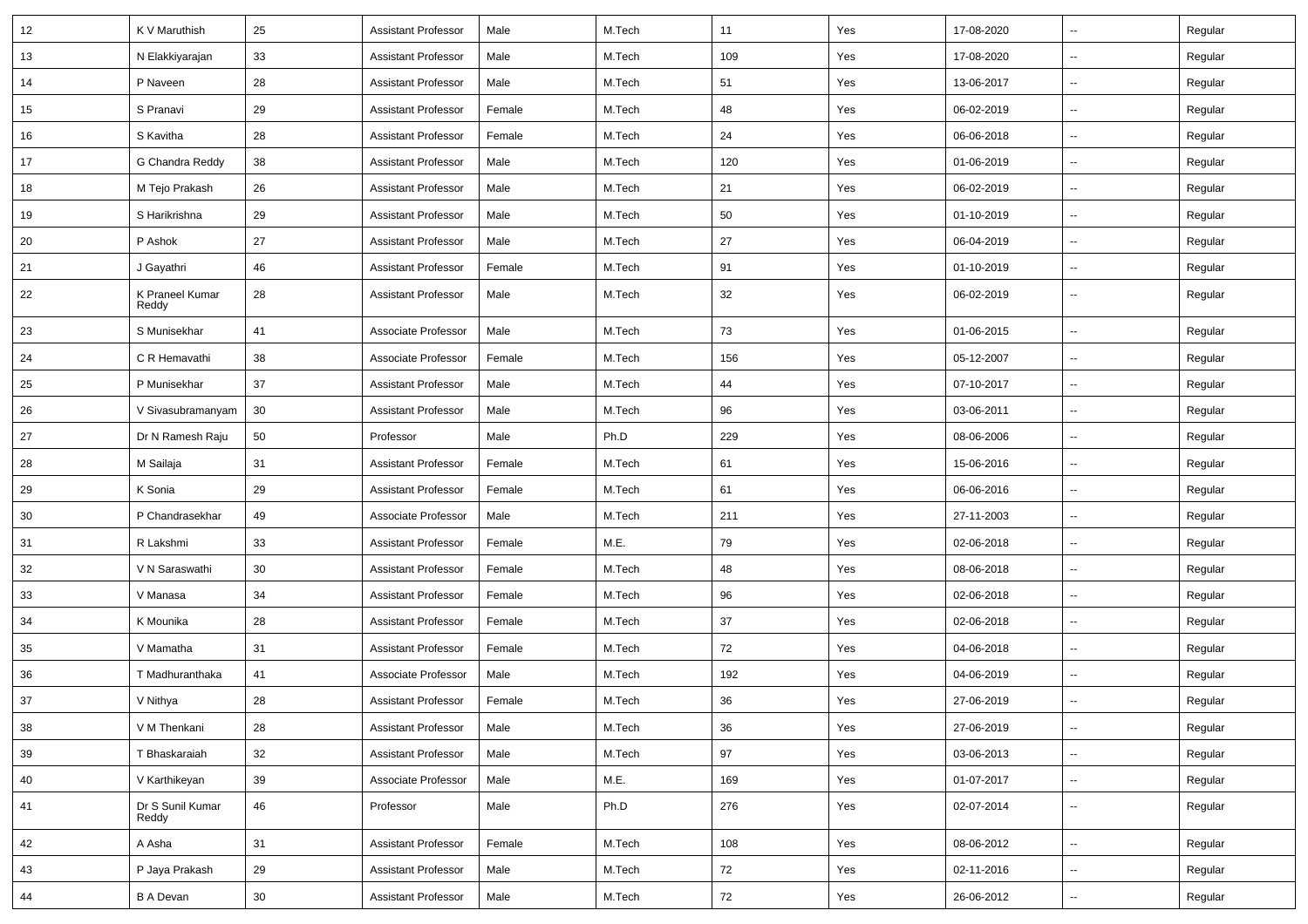| 45 | D Krishnaiah             | 52 | Associate Professor        | Male   | M.Tech | 171 | Yes | 07-11-2012 | $\sim$                   | Regular |
|----|--------------------------|----|----------------------------|--------|--------|-----|-----|------------|--------------------------|---------|
| 46 | F Anand Raju             | 45 | Professor                  | Male   | M.Tech | 224 | Yes | 01-05-2008 | $\sim$                   | Regular |
| 47 | Dr C Sreedhar            | 46 | Professor                  | Male   | Ph.D   | 207 | Yes | 02-06-2015 | --                       | Regular |
| 48 | A T Praveen Kumar        | 28 | <b>Assistant Professor</b> | Male   | M.E.   | 60  | Yes | 01-07-2017 | --                       | Regular |
| 49 | <b>B</b> Anandan         | 30 | <b>Assistant Professor</b> | Male   | M.E.   | 84  | Yes | 09-06-2015 | $\sim$                   | Regular |
| 50 | J Suresh                 | 28 | <b>Assistant Professor</b> | Male   | M.Tech | 72  | Yes | 02-11-2016 | $\sim$                   | Regular |
| 51 | K Sudhakar               | 36 | <b>Assistant Professor</b> | Male   | M.E.   | 156 | Yes | 01-06-2015 | $\sim$                   | Regular |
| 52 | J Mani                   | 28 | <b>Assistant Professor</b> | Male   | M.E.   | 60  | Yes | 01-07-2017 | $\sim$                   | Regular |
| 53 | <b>B</b> Sreenivasulu    | 33 | <b>Assistant Professor</b> | Male   | M.Tech | 96  | Yes | 24-07-2013 | $\overline{\phantom{a}}$ | Regular |
| 54 | P R Giriprasath          | 34 | <b>Assistant Professor</b> | Male   | M.E.   | 110 | Yes | 01-06-2015 | --                       | Regular |
| 55 | Dr S Suresh              | 39 | Professor                  | Male   | Ph.D   | 144 | Yes | 04-07-2019 | $\overline{\phantom{a}}$ | Regular |
| 56 | Dr K Sivakumar           | 32 | Professor                  | Male   | Ph.D   | 48  | Yes | 09-07-2019 | $\sim$                   | Regular |
| 57 | Sreenivasulu<br>Bezawada | 39 | Associate Professor        | Male   | M.Tech | 144 | Yes | 14-06-2016 | $\sim$                   | Regular |
| 58 | P Venkatramana           | 41 | Associate Professor        | Male   | M.Tech | 132 | Yes | 01-07-2019 | $\overline{\phantom{a}}$ | Regular |
| 59 | A Suresh                 | 32 | Associate Professor        | Male   | M.Tech | 96  | Yes | 01-07-2015 | $\sim$                   | Regular |
| 60 | M Mohan Rao              | 32 | <b>Assistant Professor</b> | Male   | M.Tech | 72  | Yes | 16-06-2016 | $\sim$                   | Regular |
| 61 | Dr P Ramesh              | 33 | <b>Assistant Professor</b> | Male   | Ph.D   | 96  | Yes | 26-10-2013 | $\overline{\phantom{a}}$ | Regular |
| 62 | T Devarajulu Reddy       | 32 | <b>Assistant Professor</b> | Male   | M.Tech | 60  | Yes | 10-07-2019 | $\sim$                   | Regular |
| 63 | A S Pavithra             | 27 | <b>Assistant Professor</b> | Female | M.Tech | 24  | Yes | 01-07-2019 | $\sim$                   | Regular |
| 64 | L Shankar                | 33 | <b>Assistant Professor</b> | Male   | M.E.   | 102 | Yes | 27-07-2016 | $\sim$                   | Regular |
| 65 | N Dharavi Hari Priya     | 26 | <b>Assistant Professor</b> | Female | M.Tech | 24  | Yes | 01-07-2019 | $\sim$                   | Regular |
| 66 | T B Hari Babu            | 30 | <b>Assistant Professor</b> | Male   | M.Tech | 24  | Yes | 09-07-2020 | $\overline{\phantom{a}}$ | Regular |
| 67 | K Sai Sujith             | 37 | Associate Professor        | Male   | M.Tech | 108 | Yes | 03-06-2019 | $\overline{\phantom{a}}$ | Regular |
| 68 | K K Hari                 | 29 | <b>Assistant Professor</b> | Male   | M.Tech | 18  | Yes | 12-08-2020 | $\sim$                   | Regular |
| 69 | Dr P Ratna Kamala        | 40 | Professor                  | Female | Ph.D   | 240 | Yes | 01-06-2016 | $\overline{\phantom{a}}$ | Regular |
| 70 | A Rajasekhar Yadav       | 34 | Associate Professor        | Male   | M.Tech | 132 | Yes | 02-07-2014 | ÷.                       | Regular |
| 71 | D Muneendra              | 35 | <b>Assistant Professor</b> | Male   | M.Tech | 108 | Yes | 01-06-2015 | $\sim$                   | Regular |
| 72 | M Niraja                 | 33 | <b>Assistant Professor</b> | Female | M.Tech | 96  | Yes | 01-07-2013 | $\overline{\phantom{a}}$ | Regular |
| 73 | S B RANJANI              | 36 | <b>Assistant Professor</b> | Female | M.Tech | 113 | Yes | 03-07-2017 | Щ,                       | Regular |
| 74 | P Pavan Kumar            | 29 | <b>Assistant Professor</b> | Male   | M.Tech | 60  | Yes | 01-06-2016 | $\sim$                   | Regular |
| 75 | M Shobha                 | 33 | <b>Assistant Professor</b> | Female | M.Tech | 96  | Yes | 26-05-2016 | $\sim$                   | Regular |
| 76 | J Jhansi                 | 36 | <b>Assistant Professor</b> | Female | M.Tech | 156 | Yes | 01-06-2015 | $\sim$                   | Regular |
| 77 | J Rajinikanth            | 41 | Associate Professor        | Male   | M.Tech | 156 | Yes | 22-07-2010 | $\sim$                   | Regular |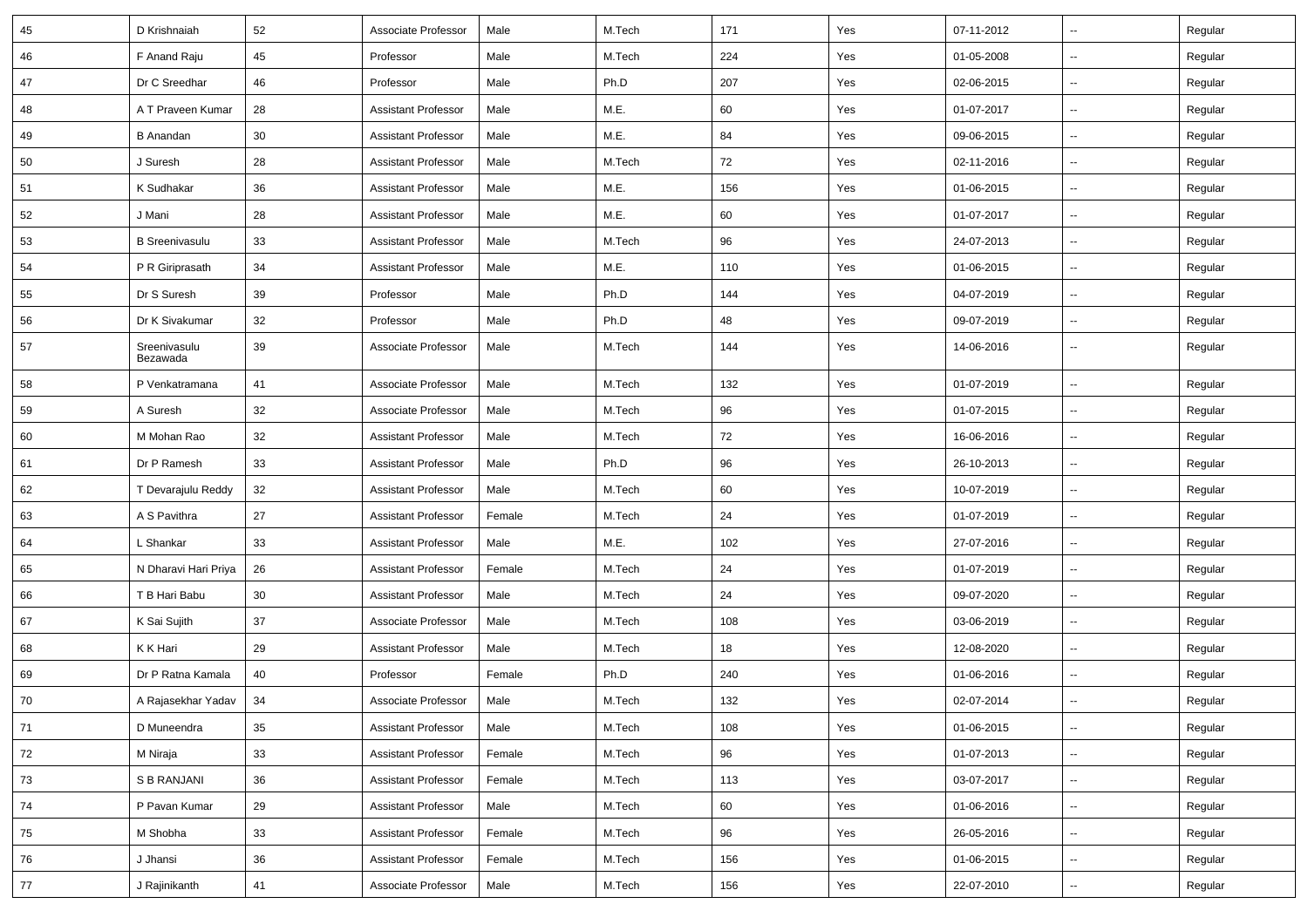| 78  | S Asha                       | 29     | <b>Assistant Professor</b> | Female | M.Tech | 60  | Yes | 25-05-2015 | Ш,                       | Regular |
|-----|------------------------------|--------|----------------------------|--------|--------|-----|-----|------------|--------------------------|---------|
| 79  | P Mohan Babu                 | 34     | <b>Assistant Professor</b> | Male   | M.Tech | 87  | Yes | 01-06-2015 | н.                       | Regular |
| 80  | G Jayasree                   | 27     | <b>Assistant Professor</b> | Female | M.Tech | 48  | Yes | 01-06-2017 | -−                       | Regular |
| 81  | P Saikusuma                  | 34     | <b>Assistant Professor</b> | Female | M.Tech | 96  | Yes | 01-06-2016 | $\overline{\phantom{a}}$ | Regular |
| 82  | G D Prasuna                  | 32     | <b>Assistant Professor</b> | Female | M.Tech | 60  | Yes | 01-06-2020 | --                       | Regular |
| 83  | C Vijaya Bhaskar             | 38     | Associate Professor        | Male   | M.Tech | 132 | Yes | 04-06-2012 | -−                       | Regular |
| 84  | R Madhuri                    | 31     | <b>Assistant Professor</b> | Female | M.Tech | 84  | Yes | 01-06-2016 | Ξ.                       | Regular |
| 85  | P VIJAYA                     | 34     | <b>Assistant Professor</b> | Female | M.Tech | 72  | Yes | 01-08-2015 | ⊷.                       | Regular |
| 86  | M Afsar Ali                  | 42     | Associate Professor        | Male   | M.Tech | 204 | Yes | 01-06-2016 | -−                       | Regular |
| 87  | U Srinivasulu                | 37     | Associate Professor        | Male   | M.Tech | 120 | Yes | 23-06-2016 | $\overline{a}$           | Regular |
| 88  | <b>B Ravi Babu</b>           | 36     | Associate Professor        | Male   | M.Tech | 144 | Yes | 06-01-2018 | --                       | Regular |
| 89  | Y Murali                     | 36     | Associate Professor        | Male   | M.Tech | 120 | Yes | 02-07-2018 | -−                       | Regular |
| 90  | K D Mohana<br>Sundaram       | 34     | Associate Professor        | Male   | M.Tech | 96  | Yes | 04-12-2019 | $\sim$                   | Regular |
| 91  | <b>D MADHU</b>               | 35     | Associate Professor        | Male   | M.Tech | 132 | Yes | 02-08-2010 | $\mathbf{u}$             | Regular |
| 92  | C H Murali Krishna           | 32     | Associate Professor        | Male   | M.Tech | 96  | Yes | 24-06-2019 | $\overline{\phantom{a}}$ | Regular |
| 93  | C Prasad                     | 32     | <b>Assistant Professor</b> | Male   | M.Tech | 60  | Yes | 01-06-2016 | $\overline{\phantom{a}}$ | Regular |
| 94  | M Prasanth                   | 30     | <b>Assistant Professor</b> | Male   | M.Tech | 60  | Yes | 25-06-2019 | $\sim$                   | Regular |
| 95  | D Sakunthala                 | 44     | Associate Professor        | Female | M.Tech | 72  | Yes | 24-12-2019 | $\overline{\phantom{a}}$ | Regular |
| 96  | P Chananakala                | 30     | <b>Assistant Professor</b> | Female | M.Tech | 48  | Yes | 09-12-2019 | -−                       | Regular |
| 97  | G Leena Kumari               | 26     | <b>Assistant Professor</b> | Female | M.Tech | 36  | Yes | 01-06-2019 | $\mathbf{u}$             | Regular |
| 98  | S Chandrasekhar              | 36     | <b>Assistant Professor</b> | Male   | M.Tech | 24  | Yes | 01-06-2019 | н.                       | Regular |
| 99  | P Aruna Kumari               | 33     | <b>Assistant Professor</b> | Female | M.Tech | 36  | Yes | 01-09-2018 | н.                       | Regular |
| 100 | V Latha                      | 29     | <b>Assistant Professor</b> | Female | M.Tech | 60  | Yes | 01-06-2018 | $\overline{\phantom{a}}$ | Regular |
| 101 | E Kosalendra                 | 30     | <b>Assistant Professor</b> | Male   | M.Tech | 72  | Yes | 01-06-2019 | $\overline{\phantom{a}}$ | Regular |
| 102 | N Revathi                    | 31     | <b>Assistant Professor</b> | Female | M.Tech | 72  | Yes | 26-06-2011 | $\overline{a}$           | Regular |
| 103 | P Chandrakala                | 26     | <b>Assistant Professor</b> | Female | M.Tech | 24  | Yes | 01-06-2019 | -−                       | Regular |
| 104 | S Hari Prasad                | 31     | <b>Assistant Professor</b> | Male   | M.Tech | 48  | Yes | 01-06-2019 | $\sim$                   | Regular |
| 105 | R Vinoth Kumar               | 31     | Assistant Professor        | Male   | M.Tech | 96  | Yes | 01-07-2013 | $\sim$                   | Regular |
| 106 | Dr P G Kuppusamy             | 46     | Professor                  | Male   | Ph.D   | 252 | Yes | 01-06-2019 | $\overline{\phantom{a}}$ | Regular |
| 107 | P M J Balaji                 | 29     | <b>Assistant Professor</b> | Male   | M.Tech | 48  | Yes | 08-07-2019 | $\sim$                   | Regular |
| 108 | Dr P G Gopinath              | $37\,$ | Professor                  | Male   | Ph.D   | 180 | Yes | 01-07-2019 | ÷.                       | Regular |
| 109 | P Dharani                    | 29     | <b>Assistant Professor</b> | Male   | M.Tech | 36  | Yes | 01-06-2018 | $\overline{\phantom{a}}$ | Regular |
| 110 | D V B Bhargav<br>Raghavendra | 34     | <b>Assistant Professor</b> | Male   | M.Tech | 108 | Yes | 28-07-2011 | $\sim$                   | Regular |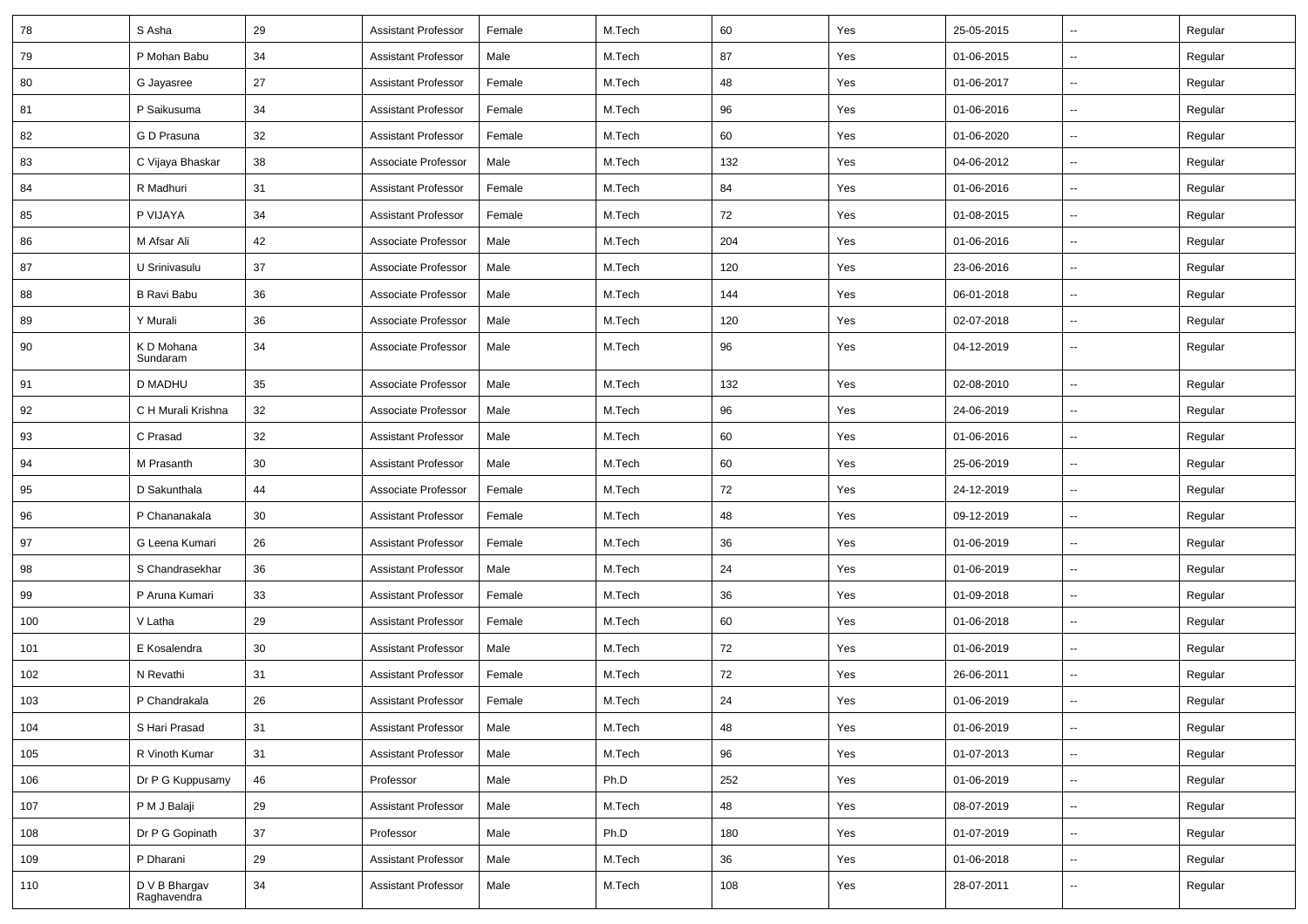| 111 | K Peddi Reddy             | 30     | <b>Assistant Professor</b> | Male   | M.Tech | 72  | Yes | 01-06-2018 | $\overline{\phantom{a}}$ | Regular |
|-----|---------------------------|--------|----------------------------|--------|--------|-----|-----|------------|--------------------------|---------|
| 112 | K Venkata Ramana          | 32     | <b>Assistant Professor</b> | Male   | M.Tech | 108 | Yes | 01-06-2013 | н.                       | Regular |
| 113 | K Venkatesh               | 32     | <b>Assistant Professor</b> | Male   | M.Tech | 108 | Yes | 01-06-2012 | ⊶.                       | Regular |
| 114 | G Loga Devi               | 30     | <b>Assistant Professor</b> | Female | M.Tech | 48  | Yes | 01-06-2017 | --                       | Regular |
| 115 | Dr K Indira Veni          | 49     | Professor                  | Female | Ph.D   | 192 | Yes | 15-06-2005 | н.                       | Regular |
| 116 | T Santhosh Kumar<br>Reddy | 33     | <b>Assistant Professor</b> | Male   | M.Tech | 96  | Yes | 01-06-2016 | $\sim$                   | Regular |
| 117 | D Radhika                 | 29     | Assistant Professor        | Female | M.Tech | 59  | Yes | 07-01-2017 | $\sim$                   | Regular |
| 118 | R G Kumar                 | 35     | Assistant Professor        | Male   | M.Tech | 110 | Yes | 04-06-2012 | $\overline{\phantom{a}}$ | Regular |
| 119 | <b>B Pavan Kumar</b>      | 34     | <b>Assistant Professor</b> | Male   | M.Tech | 102 | Yes | 16-09-2011 | н.                       | Regular |
| 120 | A Suresh                  | 28     | <b>Assistant Professor</b> | Male   | M.Tech | 69  | Yes | 01-06-2015 | $\overline{\phantom{a}}$ | Regular |
| 121 | M Chenchu Lakshmi         | 36     | <b>Assistant Professor</b> | Female | M.Tech | 93  | Yes | 10-06-2006 | --                       | Regular |
| 122 | G Naveena                 | 39     | <b>Assistant Professor</b> | Female | M.Tech | 133 | Yes | 02-07-2014 | -−                       | Regular |
| 123 | <b>B MAHESH</b>           | 31     | <b>Assistant Professor</b> | Female | M.Tech | 82  | Yes | 07-02-2018 | $\sim$                   | Regular |
| 124 | P Nagaraju                | 35     | <b>Assistant Professor</b> | Male   | M.Tech | 117 | Yes | 02-07-2018 | $\overline{\phantom{a}}$ | Regular |
| 125 | Dr B Geethavani           | 49     | Professor                  | Female | Ph.D   | 319 | Yes | 11-07-2019 | -−                       | Regular |
| 126 | R M Mallika               | 41     | Associate Professor        | Female | M.Tech | 147 | Yes | 22-06-2019 | $\sim$                   | Regular |
| 127 | G Bhuvaneswari            | 30     | <b>Assistant Professor</b> | Female | M.Tech | 79  | Yes | 06-01-2019 | ⊶.                       | Regular |
| 128 | P C Divya Sree            | 30     | <b>Assistant Professor</b> | Female | M.Tech | 28  | Yes | 01-07-2019 | -−                       | Regular |
| 129 | G Indiravathi             | 35     | <b>Assistant Professor</b> | Female | M.Tech | 55  | Yes | 15-06-2019 | ш.                       | Regular |
| 130 | A Sathish                 | 32     | <b>Assistant Professor</b> | Male   | M.E.   | 109 | Yes | 01-07-2019 | $\overline{\phantom{a}}$ | Regular |
| 131 | V Karthick                | 33     | Assistant Professor        | Male   | M.Tech | 51  | Yes | 02-12-2019 | ⊶.                       | Regular |
| 132 | N Sumathi                 | 30     | <b>Assistant Professor</b> | Female | M.Tech | 30  | Yes | 01-07-2019 | $\overline{\phantom{a}}$ | Regular |
| 133 | S Immanuel Ratna<br>Kumar | 29     | <b>Assistant Professor</b> | Male   | M.Tech | 45  | Yes | 01-07-2019 | $\overline{\phantom{a}}$ | Regular |
| 134 | G Saranya                 | 29     | <b>Assistant Professor</b> | Male   | M.Tech | 24  | Yes | 02-12-2019 | ⊷.                       | Regular |
| 135 | <b>B</b> Kumar            | 29     | <b>Assistant Professor</b> | Male   | M.Tech | 60  | Yes | 01-07-2019 | -−                       | Regular |
| 136 | P Munigurava<br>Reddy     | 34     | Assistant Professor        | Male   | M.Tech | 134 | Yes | 01-07-2017 |                          | Regular |
| 137 | <b>B</b> Jayasree         | 24     | <b>Assistant Professor</b> | Female | M.Tech | 24  | Yes | 01-07-2019 | $\bar{\phantom{a}}$      | Regular |
| 138 | Dr P Ramesh Babu          | 44     | Professor                  | Male   | Ph.D   | 163 | Yes | 07-11-2007 | Щ,                       | Regular |
| 139 | P Gopinath                | 37     | <b>Assistant Professor</b> | Male   | M.Tech | 103 | Yes | 15-11-2012 | Щ,                       | Regular |
| 140 | P Supriya                 | 32     | <b>Assistant Professor</b> | Female | M.Tech | 49  | Yes | 01-06-2018 | Щ,                       | Regular |
| 141 | <b>B</b> Viswanadh        | $33\,$ | <b>Assistant Professor</b> | Male   | M.Tech | 25  | Yes | 01-07-2019 | $\overline{\phantom{a}}$ | Regular |
| 142 | Neelam Poornima           | 29     | <b>Assistant Professor</b> | Female | M.Tech | 24  | Yes | 08-07-2019 | $\overline{\phantom{a}}$ | Regular |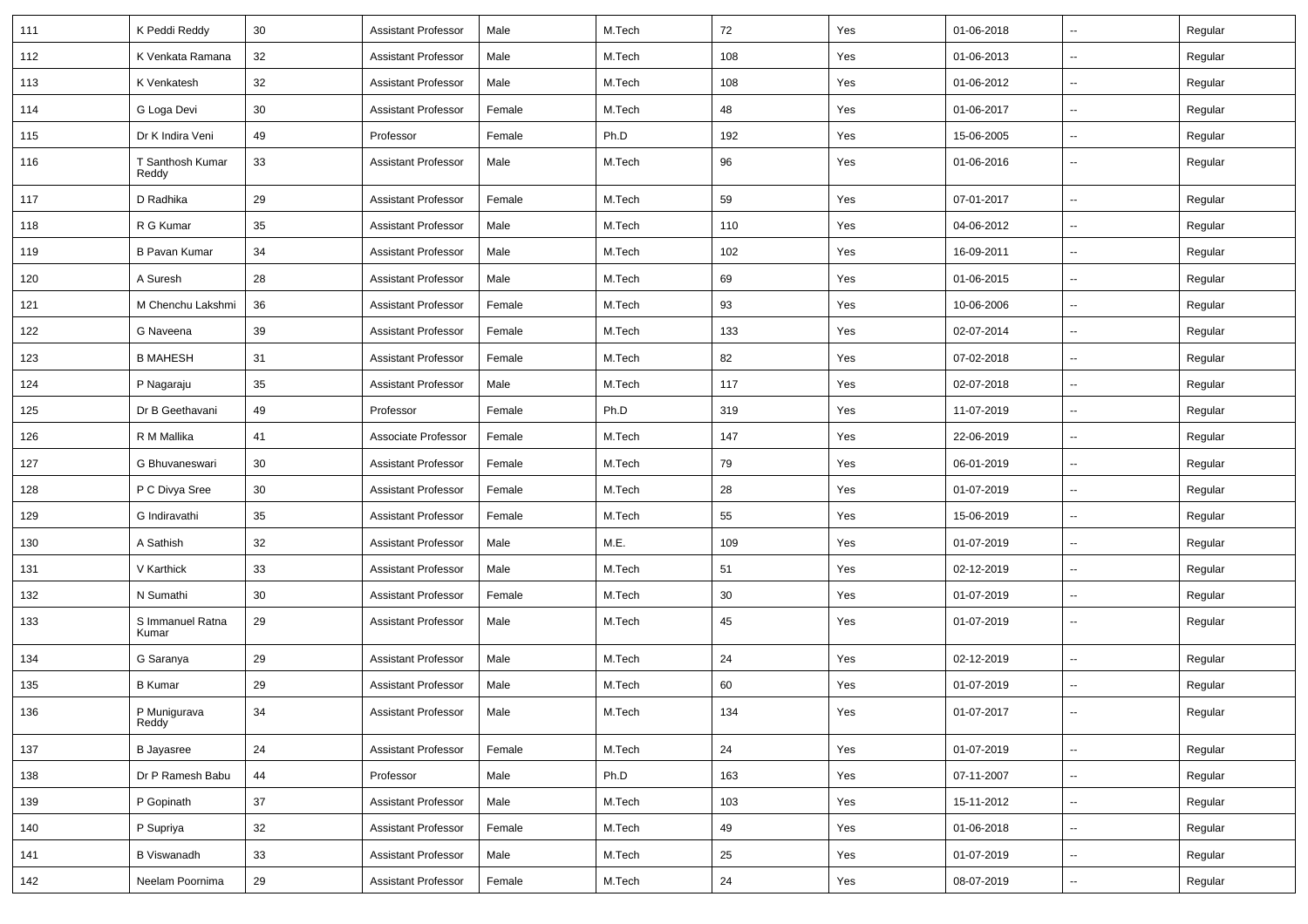| 143 | Dr Bogala Madhu           | 28     | <b>Assistant Professor</b> | Male   | Ph.D      | 12  | Yes | 02-07-2020 | $\overline{\phantom{a}}$ | Regular |
|-----|---------------------------|--------|----------------------------|--------|-----------|-----|-----|------------|--------------------------|---------|
| 144 | Dr Shashikumar            | 30     | <b>Assistant Professor</b> | Male   | Ph.D      | 24  | Yes | 01-07-2019 | $\sim$                   | Regular |
| 145 | Tipperudramma N           | 26     | <b>Assistant Professor</b> | Female | M.Tech    | 24  | Yes | 01-07-2019 | Ξ.                       | Regular |
| 146 | Gurram Sindhuri           | 27     | <b>Assistant Professor</b> | Female | M.Tech    | 12  | Yes | 03-07-2020 | $\overline{\phantom{a}}$ | Regular |
| 147 | Challa Wagdevi            | 27     | <b>Assistant Professor</b> | Female | M.Tech    | 60  | Yes | 15-06-2018 | -−                       | Regular |
| 148 | Varikuti Likhitha         | 25     | <b>Assistant Professor</b> | Female | M.Tech    | 24  | Yes | 01-07-2019 | Ξ.                       | Regular |
| 149 | G Prameela                | 27     | <b>Assistant Professor</b> | Female | M.Tech    | 13  | Yes | 06-11-2020 | $\sim$                   | Regular |
| 150 | Vinayak                   | 24     | <b>Assistant Professor</b> | Male   | M.Tech    | 13  | Yes | 01-09-2020 | $\sim$                   | Regular |
| 151 | <b>B</b> Harikrishna      | 42     | Associate Professor        | Male   | M.Sc(Phy) | 216 | Yes | 18-08-2003 | Ξ.                       | Regular |
| 152 | Dr P Madhu Mohan<br>Reddy | 40     | Professor                  | Male   | Ph.D      | 156 | Yes | 02-07-2014 | $\overline{\phantom{a}}$ | Regular |
| 153 | Dr E Sudhakar             | 37     | Professor                  | Male   | Ph.D      | 156 | Yes | 01-06-2015 | $\overline{\phantom{a}}$ | Regular |
| 154 | Dr K Dhanalakshmi         | 42     | Professor                  | Female | Ph.D      | 168 | Yes | 02-07-2015 | -−                       | Regular |
| 155 | Dr D Munirajasekhar       | 35     | Professor                  | Male   | Ph.D      | 120 | Yes | 15-07-2017 | н.                       | Regular |
| 156 | Dr A Madhusudhana<br>Rao  | 38     | Associate Professor        | Male   | Ph.D      | 168 | Yes | 01-07-2017 | $\sim$                   | Regular |
| 157 | D Padmaja                 | 48     | Associate Professor        | Female | M. Phil   | 144 | Yes | 01-07-2010 | $\sim$                   | Regular |
| 158 | E Kartheek                | 38     | <b>Assistant Professor</b> | Male   | M. Phil   | 156 | Yes | 02-07-2014 | $\sim$                   | Regular |
| 159 | Dr M M GOPI               | 42     | <b>Assistant Professor</b> | Male   | M.A       | 144 | Yes | 02-06-2014 | $\overline{\phantom{a}}$ | Regular |
| 160 | Dr R Lakshmi Devi         | 39     | Associate Professor        | Female | Ph.D      | 156 | Yes | 25-06-2010 | $\overline{\phantom{a}}$ | Regular |
| 161 | P Usha                    | 35     | <b>Assistant Professor</b> | Female | M. Phil   | 132 | Yes | 29-06-2009 | -−                       | Regular |
| 162 | S Thanesh                 | 31     | <b>Assistant Professor</b> | Male   | M.Sc.     | 96  | Yes | 12-08-2015 | $\overline{\phantom{a}}$ | Regular |
| 163 | <b>B</b> Ganeshan         | 51     | <b>Assistant Professor</b> | Male   | M.A       | 168 | Yes | 28-12-2012 | $\sim$                   | Regular |
| 164 | K Subhashini              | 39     | <b>Assistant Professor</b> | Female | M.Sc.     | 156 | Yes | 10-08-2011 | ⊷.                       | Regular |
| 165 | S Suresh                  | 49     | <b>Assistant Professor</b> | Male   | M. Phil   | 204 | Yes | 01-06-2015 | Ξ.                       | Regular |
| 166 | M Rukmani                 | 41     | <b>Assistant Professor</b> | Female | M. Phil   | 132 | Yes | 01-06-2017 | --                       | Regular |
| 167 | M Bakkiya Lakshmi         | 34     | <b>Assistant Professor</b> | Female | M. Phil   | 132 | Yes | 03-06-2013 | -−                       | Regular |
| 168 | M Kezia Rani              | 33     | Assistant Professor        | Female | M.Sc.     | 132 | Yes | 03-06-2013 |                          | Regular |
| 169 | M Purushotham             | 36     | <b>Assistant Professor</b> | Male   | M.A       | 132 | Yes | 04-06-2016 | $\overline{\phantom{a}}$ | Regular |
| 170 | N Rajagopal Reddy         | 31     | <b>Assistant Professor</b> | Male   | M.Sc.     | 96  | Yes | 01-10-2013 | $\overline{\phantom{a}}$ | Regular |
| 171 | K Lokesh                  | 40     | <b>Assistant Professor</b> | Male   | M.Sc(Phy) | 96  | Yes | 03-06-2013 | н.                       | Regular |
| 172 | D Raja Rajeswara<br>Raju  | $34\,$ | <b>Assistant Professor</b> | Male   | M.A       | 96  | Yes | 02-07-2014 | ₩,                       | Regular |
| 173 | P Sasikala                | 36     | <b>Assistant Professor</b> | Female | M.Sc.     | 156 | Yes | 01-06-2016 | $\sim$                   | Regular |
| 174 | P Kalpalatha Reddy        | 35     | <b>Assistant Professor</b> | Female | M.Sc.     | 108 | Yes | 04-06-2012 | ₩,                       | Regular |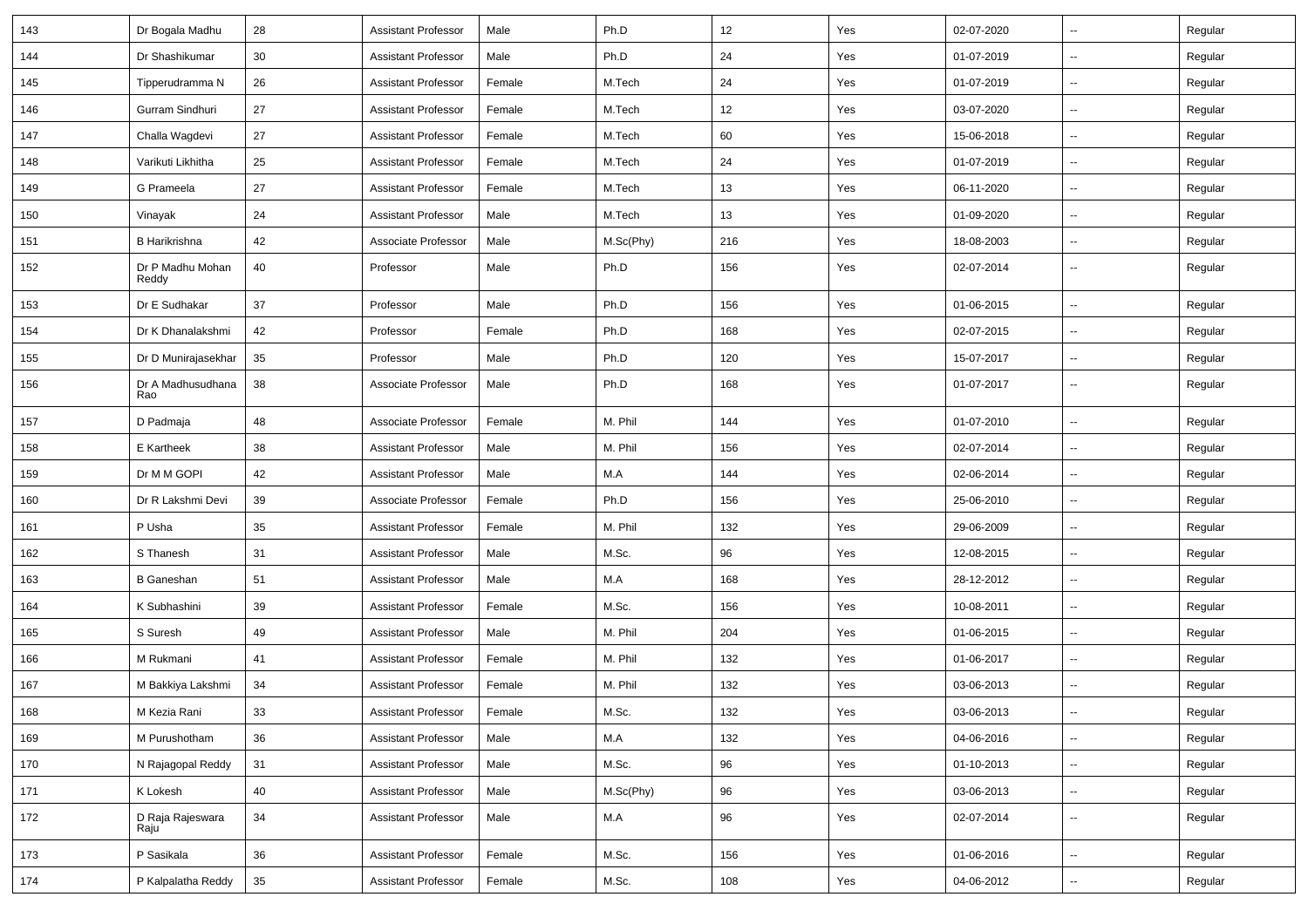| 175 | M Vijayan                    | 33 | <b>Assistant Professor</b> | Male   | M. Phil | 108    | Yes | 01-06-2018 | $\overline{\phantom{a}}$ | Regular |
|-----|------------------------------|----|----------------------------|--------|---------|--------|-----|------------|--------------------------|---------|
| 176 | T J Shivakumar               | 35 | <b>Assistant Professor</b> | Male   | M.Sc.   | 120    | Yes | 01-06-2018 | ⊷.                       | Regular |
| 177 | D Hasaan                     | 39 | <b>Assistant Professor</b> | Male   | M.A     | 26     | Yes | 17-06-2019 | Ξ.                       | Regular |
| 178 | Dr K Subramanyam             | 36 | Professor                  | Male   | Ph.D    | 37     | Yes | 19-06-2018 | $\overline{\phantom{a}}$ | Regular |
| 179 | Dr C Dhananjaya<br>Rao       | 40 | Associate Professor        | Male   | Ph.D    | 204    | Yes | 01-07-2019 | --                       | Regular |
| 180 | L Srivani                    | 25 | <b>Assistant Professor</b> | Female | M.Sc.   | 36     | Yes | 01-06-2018 | Ξ.                       | Regular |
| 181 | Dr P Jayalakshmi             | 37 | <b>Assistant Professor</b> | Female | Ph.D    | 132    | Yes | 01-07-2019 | $\mathbf{u}$             | Regular |
| 182 | P Hemalatha                  | 31 | <b>Assistant Professor</b> | Female | M.Sc.   | 24     | Yes | 01-07-2019 | $\sim$                   | Regular |
| 183 | K Vimala                     | 27 | <b>Assistant Professor</b> | Female | M.Sc.   | 24     | Yes | 01-08-2019 | ⊷.                       | Regular |
| 184 | K Hemanth Kumar              | 28 | <b>Assistant Professor</b> | Male   | M.Tech  | 36     | Yes | 16-01-2018 | $\sim$                   | Regular |
| 185 | K Arjun                      | 27 | Assistant Professor        | Male   | M.Tech  | 21     | Yes | 01-10-2019 | $\overline{\phantom{a}}$ | Regular |
| 186 | N Nantha Kumar               | 31 | <b>Assistant Professor</b> | Male   | M.Tech  | 27     | Yes | 06-04-2019 | $\overline{\phantom{a}}$ | Regular |
| 187 | T Lakshmi                    | 39 | Associate Professor        | Female | M.Tech  | 178    | Yes | 17-08-2020 | $\overline{\phantom{a}}$ | Regular |
| 188 | C Sailaja                    | 27 | <b>Assistant Professor</b> | Female | M.Tech  | 9      | Yes | 01-10-2020 | $\sim$                   | Regular |
| 189 | V Sreenivasulu               | 25 | <b>Assistant Professor</b> | Male   | M.Tech  | 12     | Yes | 09-07-2020 | н.                       | Regular |
| 190 | Sateesh<br>Siddamreddy       | 25 | <b>Assistant Professor</b> | Male   | M.Tech  | 9      | Yes | 01-10-2020 | $\sim$                   | Regular |
| 191 | Dr J Gowrishankar            | 39 | Professor                  | Male   | Ph.D    | 144    | Yes | 01-07-2020 | $\overline{\phantom{a}}$ | Regular |
| 192 | P Jahnavi                    | 29 | <b>Assistant Professor</b> | Female | M.Tech  | 12     | Yes | 01-07-2020 | $\overline{\phantom{a}}$ | Regular |
| 193 | A Hari                       | 41 | <b>Assistant Professor</b> | Male   | M.Tech  | 12     | Yes | 01-07-2020 | $\overline{\phantom{a}}$ | Regular |
| 194 | N Bindumadhavi               | 35 | <b>Assistant Professor</b> | Female | M.Tech  | 12     | Yes | 01-07-2020 | $\overline{\phantom{a}}$ | Regular |
| 195 | M Sreenivasulu               | 33 | <b>Assistant Professor</b> | Male   | M.Tech  | 84     | Yes | 02-07-2014 | $\sim$                   | Regular |
| 196 | E Chudamani                  | 35 | Associate Professor        | Male   | M.Tech  | 133    | Yes | 30-06-2010 | ⊷.                       | Regular |
| 197 | A N Swathi                   | 31 | <b>Assistant Professor</b> | Female | M.Tech  | 72     | Yes | 01-02-2015 | Ξ.                       | Regular |
| 198 | M Teja                       | 26 | <b>Assistant Professor</b> | Female | M.Tech  | 25     | Yes | 01-06-2019 | --                       | Regular |
| 199 | R P Pandu                    | 30 | <b>Assistant Professor</b> | Male   | M.Tech  | 78     | Yes | 06-01-2015 | -−                       | Regular |
| 200 | S Dhamu                      | 23 | Assistant Professor        | Male   | M.Tech  | $30\,$ | Yes | 06-01-2019 |                          | Regular |
| 201 | N Hemasree                   | 23 | <b>Assistant Professor</b> | Female | M.Tech  | 28     | Yes | 06-03-2019 | $\sim$                   | Regular |
| 202 | S Divya                      | 28 | <b>Assistant Professor</b> | Female | M.Tech  | 12     | Yes | 01-07-2020 | $\sim$                   | Regular |
| 203 | M Arunachalam                | 28 | <b>Assistant Professor</b> | Male   | M.Tech  | 12     | Yes | 01-07-2020 | н.                       | Regular |
| 204 | R Ramesh                     | 34 | <b>Assistant Professor</b> | Male   | M.Tech  | 18     | Yes | 07-01-2020 | $\sim$                   | Regular |
| 205 | Dr C Prabhu Rama<br>Krishnan | 65 | Professor                  | Male   | Ph.D    | 296    | Yes | 01-06-2015 | ⊷.                       | Regular |
| 206 | Dr M Ramarao                 | 38 | Professor                  | Male   | Ph.D    | 108    | Yes | 01-07-2019 | ₩,                       | Regular |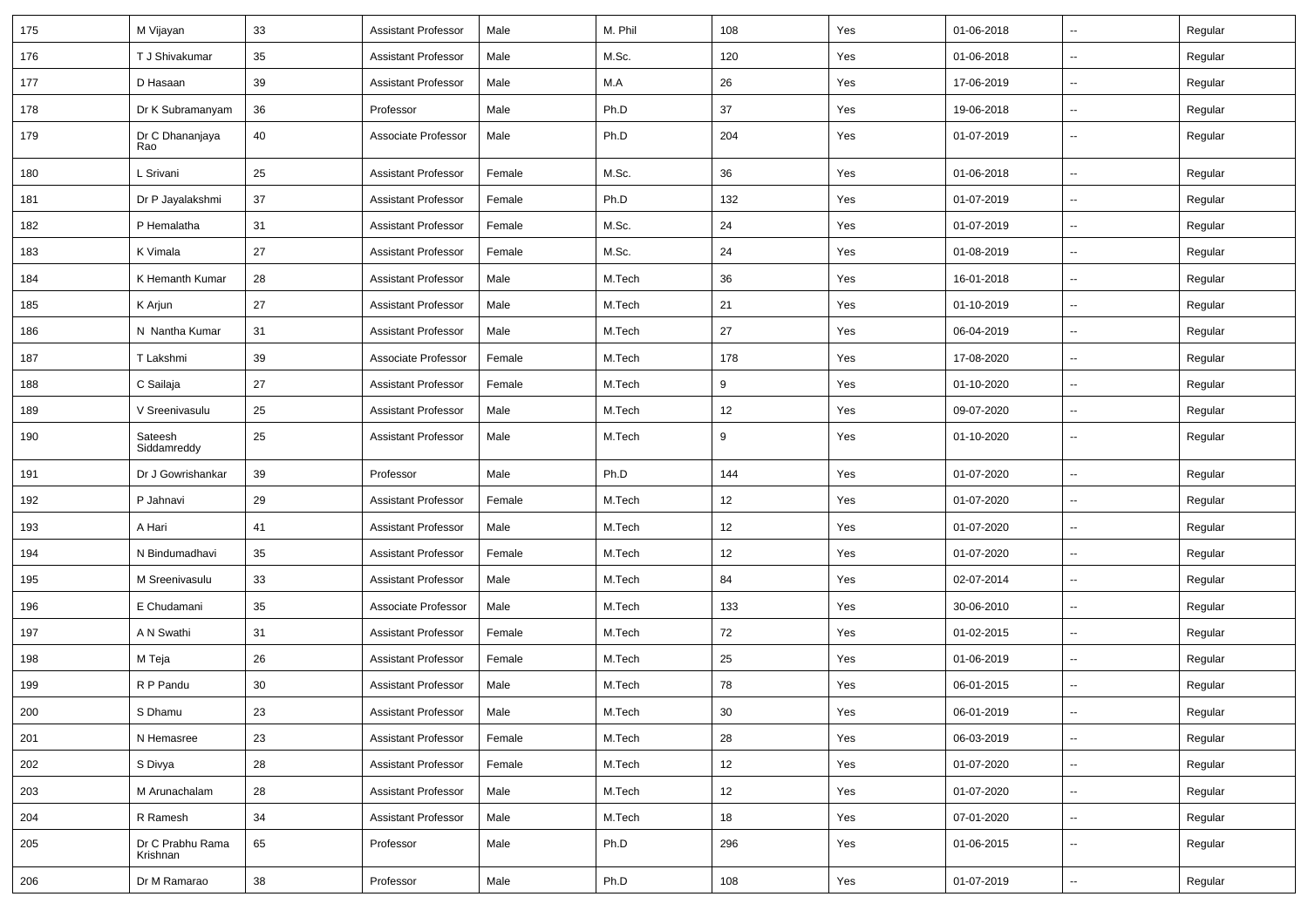| 207 | Dr M Meignanan<br>Moorthy              | 31 | Professor                  | Male   | Ph.D   | 84  | Yes | 01-07-2019 | $\overline{a}$           | Regular |
|-----|----------------------------------------|----|----------------------------|--------|--------|-----|-----|------------|--------------------------|---------|
| 208 | C Ramanjaneyulu                        | 43 | Associate Professor        | Male   | M.E.   | 94  | Yes | 22-06-2016 | $\sim$                   | Regular |
| 209 | M Lava Kumar                           | 38 | <b>Assistant Professor</b> | Male   | M.Tech | 132 | Yes | 04-06-2012 | --                       | Regular |
| 210 | V Govinda Naik                         | 47 | <b>Assistant Professor</b> | Male   | M.Tech | 97  | Yes | 10-06-2013 | $\overline{\phantom{a}}$ | Regular |
| 211 | K Bharath Kumar                        | 31 | <b>Assistant Professor</b> | Male   | M.Tech | 96  | Yes | 02-07-2014 | $\overline{\phantom{a}}$ | Regular |
| 212 | P Gayathri Devi                        | 31 | <b>Assistant Professor</b> | Female | M.Tech | 84  | Yes | 14-09-2011 |                          | Regular |
| 213 | D Rajesh Kumar                         | 35 | <b>Assistant Professor</b> | Male   | M.E.   | 84  | Yes | 03-07-2017 | $\sim$                   | Regular |
| 214 | S Prakash                              | 32 | <b>Assistant Professor</b> | Male   | M.E.   | 96  | Yes | 17-07-2019 | $\overline{\phantom{a}}$ | Regular |
| 215 | S Prem Raj                             | 36 | <b>Assistant Professor</b> | Male   | M.E.   | 72  | Yes | 08-06-2016 | --                       | Regular |
| 216 | M Viswanath                            | 31 | <b>Assistant Professor</b> | Male   | M.Tech | 84  | Yes | 06-07-2016 | --                       | Regular |
| 217 | D Lakshmikanth                         | 32 | <b>Assistant Professor</b> | Male   | M.E.   | 72  | Yes | 03-07-2017 | $\overline{\phantom{a}}$ | Regular |
| 218 | Manoharan Rajesh<br>Kanan              | 33 | <b>Assistant Professor</b> | Male   | M.E.   | 72  | Yes | 17-07-2019 | --                       | Regular |
| 219 | R Ganeshmoorthy                        | 32 | <b>Assistant Professor</b> | Male   | M.E.   | 60  | Yes | 05-07-2016 | $\sim$                   | Regular |
| 220 | Katraguna<br>Sreeninvasulu             | 38 | <b>Assistant Professor</b> | Male   | M.Tech | 72  | Yes | 01-06-2015 | $\mathbf{u}$             | Regular |
| 221 | K Sravani                              | 31 | <b>Assistant Professor</b> | Female | M.Tech | 72  | Yes | 02-11-2016 | $\sim$                   | Regular |
| 222 | Arudi Bharath                          | 33 | <b>Assistant Professor</b> | Male   | M.Tech | 60  | Yes | 05-07-2016 | $\sim$                   | Regular |
| 223 | R S Madhan                             | 29 | <b>Assistant Professor</b> | Male   | M.E.   | 60  | Yes | 03-07-2017 | --                       | Regular |
| 224 | C Raaghavendra                         | 28 | <b>Assistant Professor</b> | Male   | M.Tech | 44  | Yes | 13-06-2018 | $\mathbf{u}$             | Regular |
| 225 | D Thirumala                            | 35 | <b>Assistant Professor</b> | Male   | M.Tech | 84  | Yes | 07-07-2016 | $\overline{a}$           | Regular |
| 226 | Sekar Vignesh                          | 30 | <b>Assistant Professor</b> | Male   | M.E.   | 72  | Yes | 17-07-2019 |                          | Regular |
| 227 | Sundara Moorthy<br>Kanakaraj           | 29 | <b>Assistant Professor</b> | Male   | M.E.   | 60  | Yes | 17-07-2019 | $\mathbf{u}$             | Regular |
| 228 | C Bhargavi                             | 31 | <b>Assistant Professor</b> | Female | M.Tech | 36  | Yes | 01-07-2019 | $\mathbf{u}$             | Regular |
| 229 | <b>B</b> Yohgeswar                     | 27 | <b>Assistant Professor</b> | Male   | M.Tech | 36  | Yes | 17-07-2019 | $\sim$                   | Regular |
| 230 | A Bhargavi                             | 31 | <b>Assistant Professor</b> | Female | M.Tech | 36  | Yes | 01-07-2019 |                          | Regular |
| 231 | Y Vishnu Vardhan                       | 27 | <b>Assistant Professor</b> | Male   | M.Tech | 24  | Yes | 01-07-2019 | $\mathbf{u}$             | Regular |
| 232 | <b>B Akshay Kumar</b>                  | 25 | <b>Assistant Professor</b> | Male   | M.Tech | 18  | Yes | 03-06-2019 | $\overline{\phantom{a}}$ | Regular |
| 233 | R Yuvaraj                              | 33 | <b>Assistant Professor</b> | Male   | M.E.   | 48  | Yes | 17-07-2019 | Ξ.                       | Regular |
| 234 | Dr Jayapal<br>Manikandan               | 36 | Professor                  | Male   | Ph.D   | 141 | Yes | 27-07-2020 | $\overline{\phantom{a}}$ | Regular |
| 235 | Dr<br>Panapakkammohan<br>akrsih Chandu | 40 | Professor                  | Male   | Ph.D   | 174 | Yes | 17-08-2020 | $\sim$                   | Regular |
| 236 | Dr Santhoshkumar                       | 38 | Associate Professor        | Male   | Ph.D   | 128 | Yes | 17-08-2020 | Ξ.                       | Regular |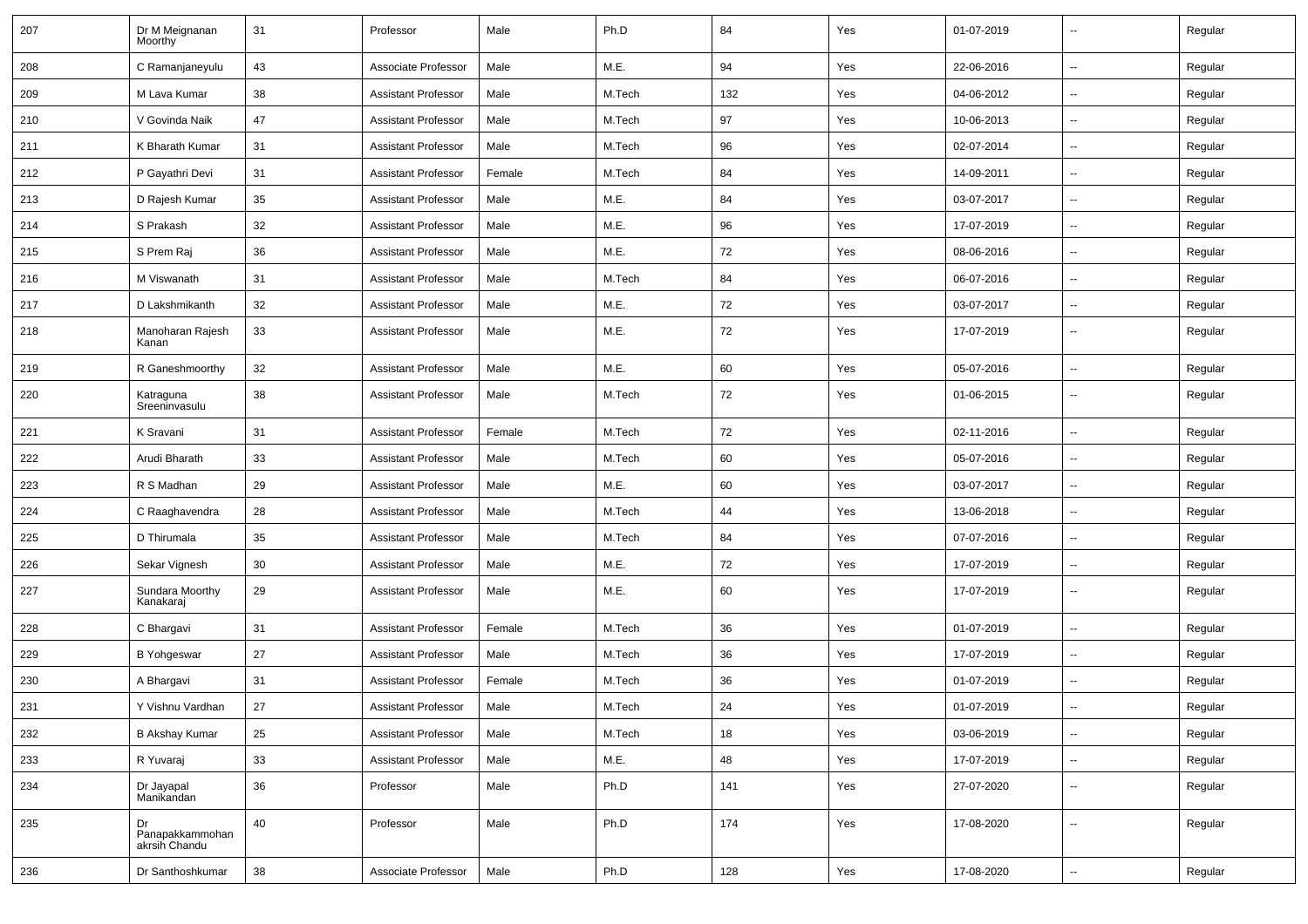| 237 | Dr Sampath<br>Tamilselvan        | 37 | Associate Professor        | Male   | Ph.D   | 163 | Yes | 05-09-2020 |                          | Regular |
|-----|----------------------------------|----|----------------------------|--------|--------|-----|-----|------------|--------------------------|---------|
| 238 | Chandra Mouli<br>Bathala         | 37 | <b>Assistant Professor</b> | Male   | M.Tech | 118 | Yes | 04-06-2012 | $\overline{\phantom{a}}$ | Regular |
| 239 | Anusha Nagari                    | 30 | <b>Assistant Professor</b> | Female | M.Tech | 79  | Yes | 22-04-2015 | $\overline{\phantom{a}}$ | Regular |
| 240 | Sambasiva<br>Velathikota         | 36 | <b>Assistant Professor</b> | Male   | M.Tech | 114 | Yes | 05-09-2020 | Ш,                       | Regular |
| 241 | Yesupatham Rani<br>Amalarani     | 32 | <b>Assistant Professor</b> | Female | M.Tech | 99  | Yes | 01-07-2017 | $\overline{\phantom{a}}$ | Regular |
| 242 | Siva Nookala                     | 28 | <b>Assistant Professor</b> | Male   | M.Tech | 58  | Yes | 06-08-2020 | --                       | Regular |
| 243 | Manasa Sanyasi                   | 30 | <b>Assistant Professor</b> | Female | M.Tech | 67  | Yes | 04-08-2020 | $\overline{\phantom{a}}$ | Regular |
| 244 | Balaji Velchuri                  | 26 | <b>Assistant Professor</b> | Male   | M.Tech | 24  | Yes | 07-01-2019 | $\overline{\phantom{a}}$ | Regular |
| 245 | Ashok Bodagala                   | 31 | <b>Assistant Professor</b> | Male   | M.Tech | 60  | Yes | 27-07-2020 | $\overline{\phantom{a}}$ | Regular |
| 246 | Golla Prasanna                   | 28 | <b>Assistant Professor</b> | Female | M.Tech | 12  | Yes | 29-07-2020 | $\overline{\phantom{a}}$ | Regular |
| 247 | Subhasree Vignani<br>Reddigunta  | 29 | <b>Assistant Professor</b> | Female | M.Tech | 24  | Yes | 04-08-2020 | $\overline{\phantom{a}}$ | Regular |
| 248 | Nagarajan Monika                 | 32 | <b>Assistant Professor</b> | Female | M.E.   | 78  | Yes | 06-08-2020 | -−                       | Regular |
| 249 | Babu Narasimman                  | 41 | <b>Assistant Professor</b> | Male   | M.Tech | 99  | Yes | 17-08-2020 | Ш,                       | Regular |
| 250 | Maheswari Karra                  | 26 | <b>Assistant Professor</b> | Female | M.Tech | 18  | Yes | 08-04-2020 | --                       | Regular |
| 251 | Gali Sonia                       | 30 | <b>Assistant Professor</b> | Female | M.Tech | 78  | Yes | 17-08-2020 | --                       | Regular |
| 252 | Selvam Sangeetha                 | 34 | <b>Assistant Professor</b> | Female | M.E.   | 32  | Yes | 17-08-2020 | $\sim$                   | Regular |
| 253 | Lokesh Thutukuri                 | 29 | <b>Assistant Professor</b> | Male   | M.Tech | 24  | Yes | 17-08-2020 | $\sim$                   | Regular |
| 254 | Thandayee<br>Pravallika          | 26 | <b>Assistant Professor</b> | Female | M.Tech | 24  | Yes | 02-09-2020 | $\overline{\phantom{a}}$ | Regular |
| 255 | Gurumurthy<br>Saravanagokul      | 35 | <b>Assistant Professor</b> | Male   | M.E.   | 84  | Yes | 01-09-2020 | $\overline{\phantom{a}}$ | Regular |
| 256 | Dr A Sreenath reddy              | 41 | Associate Professor        | Male   | Ph.D   | 173 | Yes | 01-01-2020 | --                       | Regular |
| 257 | Dr S S Bhanu                     | 46 | Associate Professor        | Female | Ph.D   | 150 | Yes | 05-11-2020 | -−                       | Regular |
| 258 | Rayavaram Reddy<br>Kishore Reddy | 34 | <b>Assistant Professor</b> | Male   | M.Tech | 24  | Yes | 02-07-2019 | --                       | Regular |
| 259 | Jagadeesh Doni<br>Dorai          | 30 | <b>Assistant Professor</b> | Male   | M.Tech | 25  | Yes | 03-06-2019 |                          | Regular |
| 260 | D Viswasahithya                  | 31 | <b>Assistant Professor</b> | Female | M.Tech | 12  | Yes | 05-08-2020 | $\overline{\phantom{a}}$ | Regular |
| 261 | M Bhanu Prakash                  | 32 | Assistant Professor        | Male   | M.Tech | 12  | Yes | 05-08-2020 | $\sim$                   | Regular |
| 262 | T Sundararajulu                  | 31 | <b>Assistant Professor</b> | Male   | M.Tech | 12  | Yes | 03-08-2020 | $\sim$                   | Regular |
| 263 | D Madhavi                        | 32 | <b>Assistant Professor</b> | Male   | M.Tech | 12  | Yes | 05-08-2020 | $\sim$                   | Regular |
| 264 | Bhukya Raja Kumar                | 31 | Assistant Professor        | Male   | M.Tech | 12  | Yes | 03-08-2020 | $\sim$                   | Regular |
| 265 | Dr J Kaliappan                   | 53 | Professor                  | Male   | Ph.D   | 264 | Yes | 01-09-2019 | $\sim$                   | Regular |
| 266 | Dr R Prem Kumar                  | 37 | Professor                  | Male   | Ph.D   | 156 | Yes | 06-07-2020 | $\overline{\phantom{a}}$ | Regular |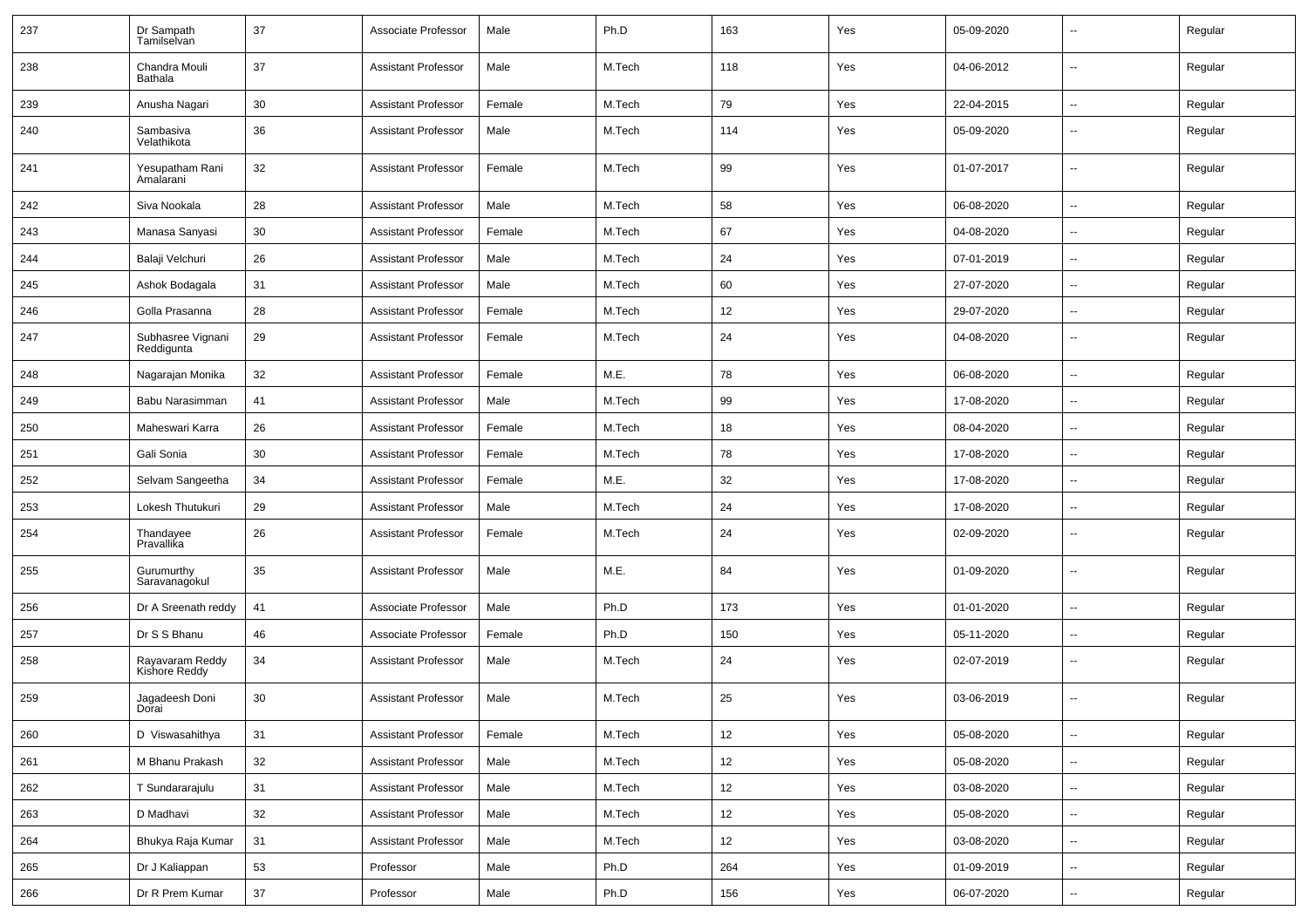| 267 | Dr K Elangovan            | 34     | Professor                  | Male   | Ph.D   | 120  | Yes | 31-08-2020 |                          | Regular |
|-----|---------------------------|--------|----------------------------|--------|--------|------|-----|------------|--------------------------|---------|
| 268 | Dr T Senthil Kumar        | 40     | Professor                  | Male   | Ph.D   | 192  | Yes | 07-09-2020 | $\sim$                   | Regular |
| 269 | Dr R Gomalavalli          | 43     | Professor                  | Female | Ph.D   | 180  | Yes | 06-07-2020 |                          | Regular |
| 270 | Dr S Kumar Ganesh         | 44     | Professor                  | Male   | Ph.D   | 168  | Yes | 24-03-2021 |                          | Regular |
| 271 | MVS Sudheer Babu          | 31     | <b>Assistant Professor</b> | Male   | M.Tech | 60   | Yes | 16-08-2019 | $\sim$                   | Regular |
| 272 | M Naga Maneiah            | 35     | <b>Assistant Professor</b> | Male   | M.Tech | 132  | Yes | 22-09-2010 | $\mathbf{u}$             | Regular |
| 273 | T Harikala                | 35     | <b>Assistant Professor</b> | Female | M.Tech | 24   | Yes | 01-06-2019 | $\sim$                   | Regular |
| 274 | A Suguna                  | 34     | <b>Assistant Professor</b> | Female | M.Tech | 24   | Yes | 01-06-2019 | $\sim$                   | Regular |
| 275 | G Raghul                  | 29     | <b>Assistant Professor</b> | Male   | M.E.   | 60   | Yes | 06-07-2020 | $\overline{\phantom{a}}$ | Regular |
| 276 | M Thayagarajan            | 28     | <b>Assistant Professor</b> | Male   | M.Tech | 12   | Yes | 06-07-2020 |                          | Regular |
| 277 | D Jitendra Reddy          | 34     | <b>Assistant Professor</b> | Male   | M.Tech | 34   | Yes | 03-07-2020 | $\overline{\phantom{a}}$ | Regular |
| 278 | P Alekya                  | 28     | <b>Assistant Professor</b> | Female | M.Tech | 12   | Yes | 03-07-2020 | $\mathbf{u}$             | Regular |
| 279 | K V Gopi                  | 26     | <b>Assistant Professor</b> | Male   | M.Tech | 12   | Yes | 06-07-2020 |                          | Regular |
| 280 | D R Lakshmi               | 25     | <b>Assistant Professor</b> | Female | M.Tech | 12   | Yes | 09-07-2020 | $\sim$                   | Regular |
| 281 | <b>B</b> Hemalatha        | 27     | <b>Assistant Professor</b> | Female | M.Tech | 12   | Yes | 09-07-2020 |                          | Regular |
| 282 | D Madhavi                 | 29     | <b>Assistant Professor</b> | Female | M.Tech | 12   | Yes | 09-07-2020 | $\mathbf{u}$             | Regular |
| 283 | V Nisha<br>Priyadharshini | 24     | <b>Assistant Professor</b> | Female | M.Tech | 8    | Yes | 09-07-2020 | $\overline{\phantom{a}}$ | Regular |
| 284 | T Nagaraju                | 41     | <b>Assistant Professor</b> | Male   | M.Tech | 60   | Yes | 09-07-2020 | $\mathbf{u}$             | Regular |
| 285 | P K P Priyanka            | 26     | <b>Assistant Professor</b> | Female | M.Tech | 12   | Yes | 06-07-2020 | $\sim$                   | Regular |
| 286 | S Karishma Ali            | 26     | Assistant Professor        | Female | M.Tech | 12   | Yes | 09-07-2020 |                          | Regular |
| 287 | D Gowthami                | 31     | <b>Assistant Professor</b> | Female | M.Tech | 12   | Yes | 07-01-2020 | $\sim$                   | Regular |
| 288 | R Siva Kumar              | 29     | Assistant Professor        | Male   | M.Tech | 24   | Yes | 09-07-2020 | $\sim$                   | Regular |
| 289 | M Madhan Kumar            | 33     | <b>Assistant Professor</b> | Male   | M.Tech | 72   | Yes | 17-07-2015 |                          | Regular |
| 290 | Pradeep Kumar<br>Muthyala | 30     | <b>Assistant Professor</b> | Male   | M.Tech | 35   | Yes | 01-08-2018 | $\overline{\phantom{a}}$ | Regular |
| 291 | Parnapalli Aparna         | 28     | <b>Assistant Professor</b> | Female | M.Tech | 37   | Yes | 01-06-2018 | $\sim$                   | Regular |
| 292 | Ravipati Srihari Rao      | 32     | Assistant Professor        | Male   | M.Tech | $41$ | Yes | 06-02-2018 |                          | Regular |
| 293 | S Nalini                  | 28     | Assistant Professor        | Female | M.Sc.  | 72   | Yes | 01-06-2016 | $\sim$                   | Regular |
| 294 | M Philip                  | 36     | <b>Assistant Professor</b> | Male   | M.Sc.  | 48   | Yes | 04-07-2017 | $\sim$                   | Regular |
| 295 | E B<br>Thirunavukarasu    | $37\,$ | <b>Assistant Professor</b> | Male   | M.Sc.  | 48   | Yes | 04-07-2017 | $\sim$                   | Regular |
| 296 | D Sarojanamma             | 31     | Assistant Professor        | Female | M.Sc.  | 12   | Yes | 28-07-2020 | $\sim$                   | Regular |
| 297 | S Habimunnisa             | 31     | <b>Assistant Professor</b> | Female | M.Sc.  | 11   | Yes | 01-08-2020 | $\sim$                   | Regular |
| 298 | Y Suresh                  | $38\,$ | <b>Assistant Professor</b> | Male   | M.Sc.  | 11   | Yes | 01-08-2020 | $\overline{\phantom{a}}$ | Regular |